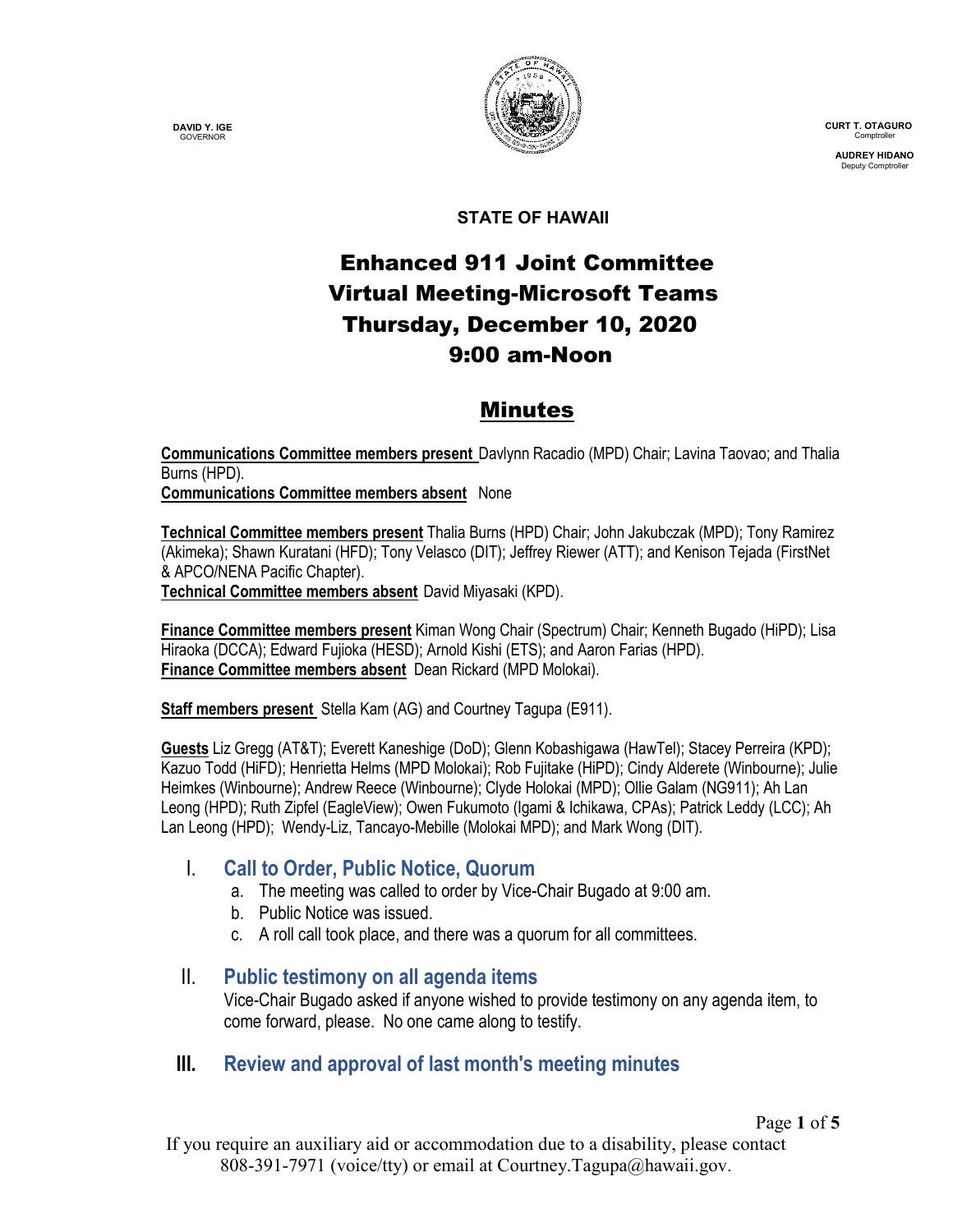Vice-Chair Bugado called for any additions or corrections to the prior meeting minutes, and none were offered. John Jakubczak motioned to adopt. The motion was seconded by Lisa Hiroaka. The voice vote by the board members approved the motion.

### **IV. Review and of the CPA Audit Report for FY 2019-20 – Owen Fujimoto, CPA.**

- a. Summary of audit results:
	- i. Audit year- FY 2019-20.
	- ii. The audit was performed by auditing standards & generally accepted in the U.S. and Government Auditing Standards.
	- iii. Cash balance has been verified with FHB as of June 30, 2020.
	- iv. Current year changes
		- 1. Surcharge revenues decreased by \$105k.
		- 2. Expenditures decreased by approximately \$2.5M.
		- 3. \$13.2M was encumbered.
	- v. Unmodified opinion or the best opinion that can be obtained.
	- vi. There were no material weaknesses in the internal controls.
	- vii. Q&A:
		- 1. Question: Any recommendations on how we can improve the audit?
		- 2. Answer: The board should stay on point, remembering the purpose of the funds and keeping things moving while ensuring that expenditures are consistent with the 5-year strategic budget plan.
		- 3. Question: Are there any changes to GASB that would impact future financial reporting?
		- 4. Answer: There are no changes anticipated soon. If there are changes, we will keep you informed.
		- 5.Question: Are there any recommendations to keep things done in a timely fashion?
		- 6.Answer: The Board should work with the vendors to reduce the cash balance encouraging timely payments.
- **V. Discussion on the way forward for NG-911 core services – Corey Shaffer** Corey Shaffer expressed his concern over the PSAPs ability to pay for NG911 without regulatory approval. Corey recommendation was to request assistance from Stella Kam to amend the existing contract with the Board attorney or with a new attorney to do the research on the flexibility of payment options available to the PSAPs. The PSAPs will have the ultimate authority to decide on which option to choose.

Stella Kam recommended that we use our current attorney to do the research however we would have to increase his contract amount and change the parameter of the scope of work to do the research. Stella Kam reach out to the attorney to and provide the information for the board to make an informed decision.

- **VI. Winbourne Consulting Update – J. Heimkes, Cindy Alderete, A. Reece.**
	- a. Follow up to November Action Items.
		- i. Update from discussion with State IT Arnold Kishi.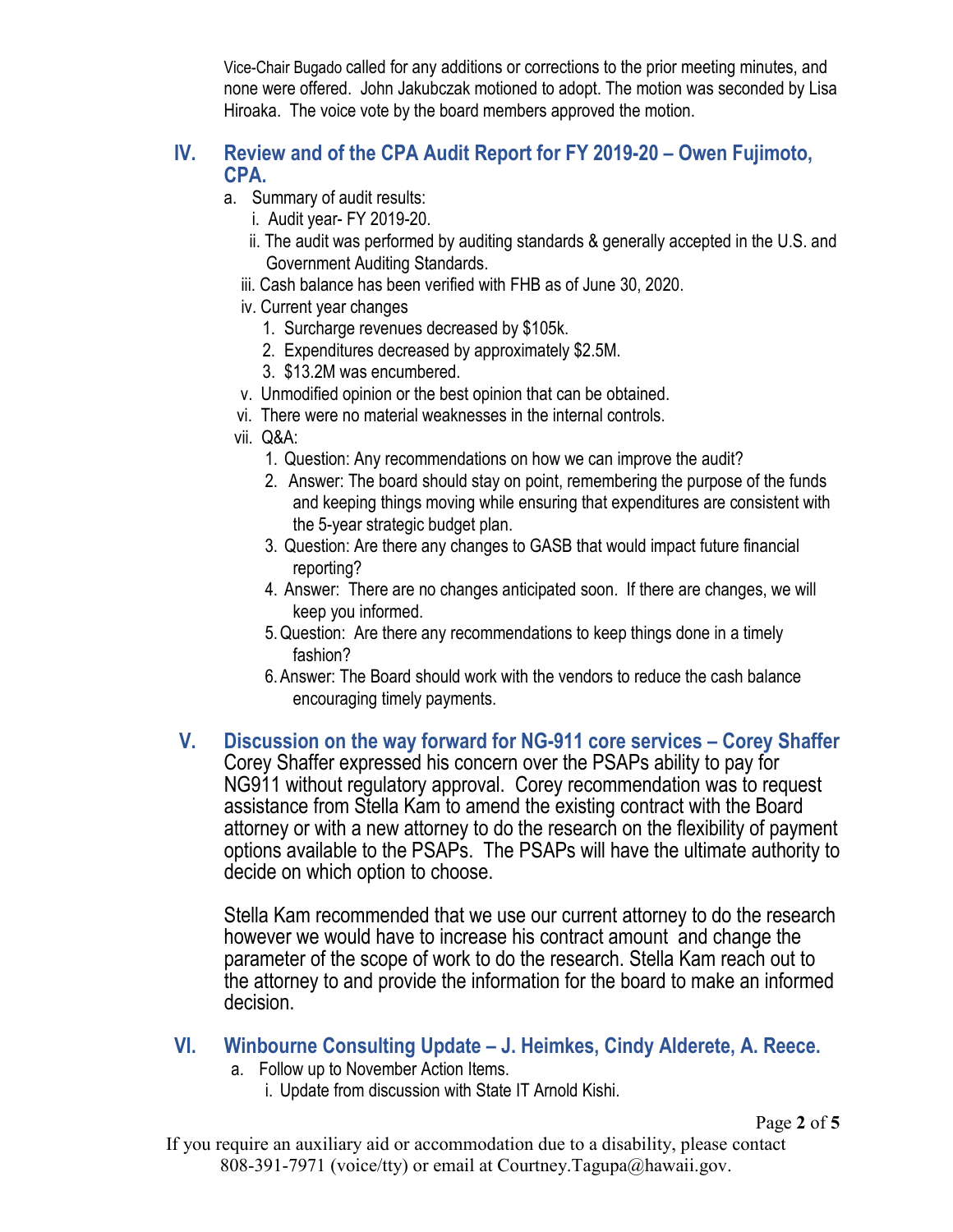- ii. Update from Mark Wong and & Deputy Hold on other procurement vehicles.
- iii. Stella Kam reported that IP services are not subject to the HI PUC review and approval process.
- b. December 911 Committee Meeting Agenda
	- i. Discussion of procurement options and leadership decision on which direction this committee should pursue.
	- ii. Step One: Determine the Preferred Provider.
		- a. Winbourne to set up structured sessions with the primary product providers.
		- b. Board/Counties will evaluate and reach a binding interagency agreement on a preferred provider.
		- c. Determine the optimal way to procure services.
	- iii. Step Two:
		- a. Single County Procurement.
		- b. State Procurement Vehicle.
		- c. Cooperative Purchasing Contract
		- d. Procure Via Tariff
- c. January 911 Committee Meeting Agenda To Be Determined.

## **VII. Committee Updates by Committee Chairs**

- a. Communications Committee Davlynn Racadio
	- i. There is nothing to report.
- b. Technical Committee –Thalia Burns
	- i. Educational Investigative Committee update Jeffrey Riewer
		- 1. Patrick reported that the basic certified training had changed from LCC to APCO primarily due to budgetary reasons. It was recommended that a meeting be convened with Patrick and Courtney to discuss budgetary issues.
	- ii. ICTE Investigative Committee Everett Kaneshige STIR/SHAKEN: The major service providers provided feedback to the questionnaires sent along with recommendations. The service providers did not express any need for any required action by the PSAPs. However, certain practices that the PSAPs may do such as register phone numbers and be aware of specific practices, and being proactive as it relates that any numbers associated with outbound calls may not be blocked. The committee will provide a two-page summary memo of the answers provided by the service providers and their recommendations.
	- iii. Request approval for:
		- 1. HFD UPS \$5,233.50.
		- 2. HFD LiveMUM Annual Maintenance \$502.84. Tony Ramirez motioned to approve both items. John Jakubczak seconded the motion. A voice vote by the board members approved the motion.
		- 3. HPD External drive for CAD \$55,000. John Jakubczak motioned to approve the additional expense. Tony Ramirez seconded the motion. A voice vote by the board members approved the motion.
- c. Finance Committee Kiman Wong
	- i. The Finance Chair reported on the monthly and year-to-date actuals.
	- ii. Request funding approval for:
		- 1. HFD UPS \$5,233.50;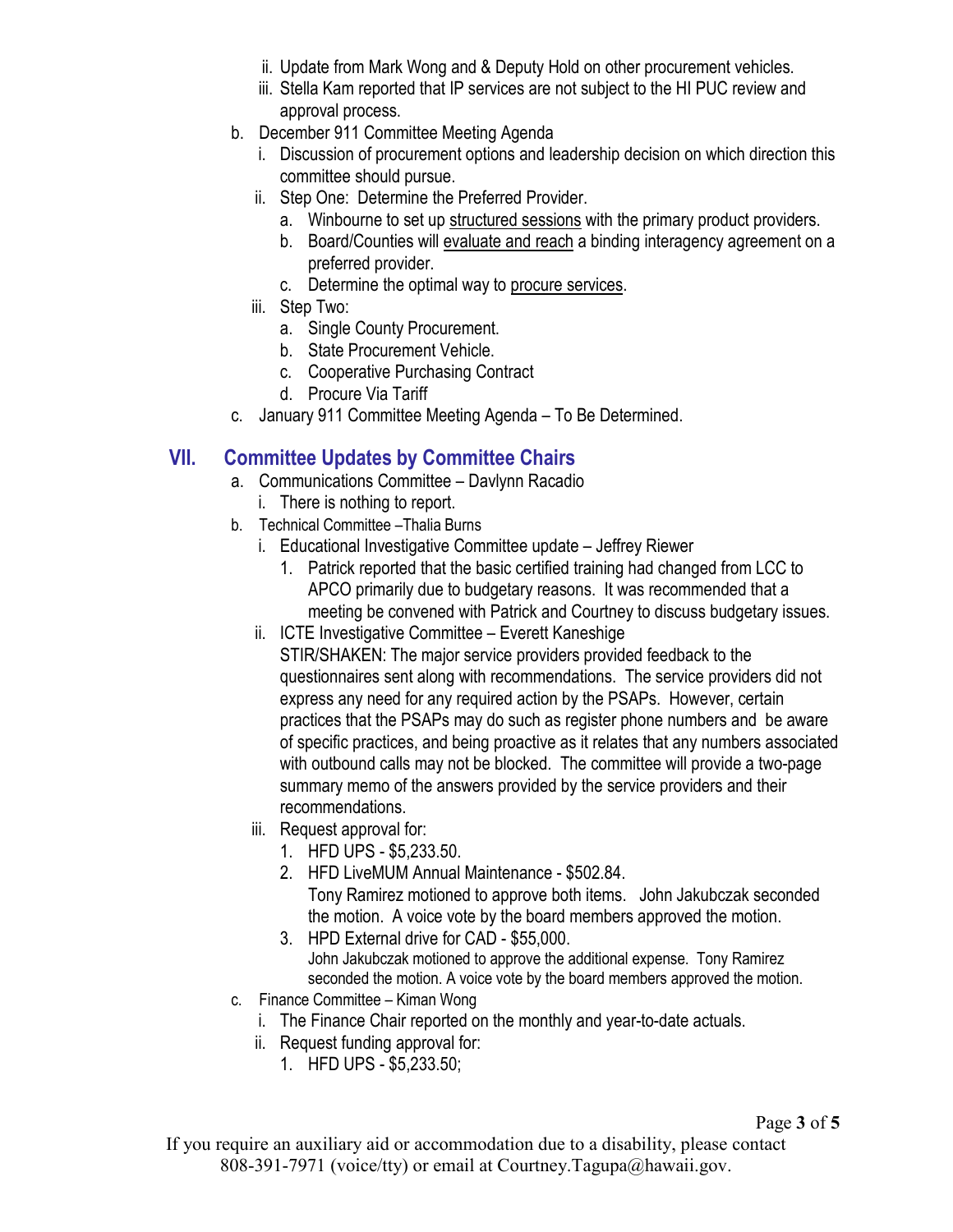Jeff Riewer motioned to approve the UPS. Aaron Farias seconded the motion. A voice vote by the board members approved the motion.

- 2. HFD LiveMUM Annual Maintenance \$502.84. Ken Bugado motioned to approve the annual maintenance addition. Lisa Hiraoka seconded the motion. A voice vote by the board members approved the motion.
- 3. HPD External drive for CAD \$55,000. Arnold Kishi motioned to approve the motion to fund the CAD drive. Lisa Hiraoka seconded the motion. A voice vote by the board members approved the motion.

#### *Requests for additional funding by PSAPs comes from the existing budgeted reserve*.

# **VIII. PSAP Status Updates**

a. Kauai PD – Stacy Perreira

Two vacancies to be filled shortly with one new hire in training. It is the first time in history that Kauai is fully staffed. New consoles have completed the installation in the new facility.

b. Oahu HPD – Aaron Farias

Eleven PCOs are in training and progressing well. An operational check was completed in Kapolei to verify the operational capability of the equipment and personnel. A city-wide network shut down in Honolulu, which impacted the CAD servers.

c. Oahu HFD –Reid Yoshida

Two vacancies. Training to take place in the near future.

- d. Oahu EMS Edward Fujioka Two relief personnel were brought in for training as part of an effort to raise the amount of relief personnel for EMS.
- e. Molokai There were no changes in personnel. CAD upgrade with Hexagon did experience some problems, but the issues will be resolved.
- f. Maui PD –The CAD RMS upgrade went live and is going well.
- g. Hawaii County PD Robert Fujitake for Ken Bugado

 There are five trainees set for solo call taking. Console and chairs change-out is moving smoothly. We are going through the hiring and screening process with 30 applicants that will hopefully fill the current vacancies.

h. Hawaii County FD – Kazuo Todd We are down to one new hire, with five vacancies to be filled.

# **IX. Items for Discussion, Consideration, and Action**

a. 911 Timeline update.

Vice-Chair Bugado requested to refer any timeline updates to Executive Director for processing.

b. Other

# **X. Announcements**

- A. Future virtual meeting dates/times (9:00am 12 noon):
	- 1. Thursday, January 14, 2021 (Combined Meetings)
	- 2. Thursday, February 11, 2021 (Combined Meetings)
	- 3. Thursday, March 11, 2021 (Combined Meetings)